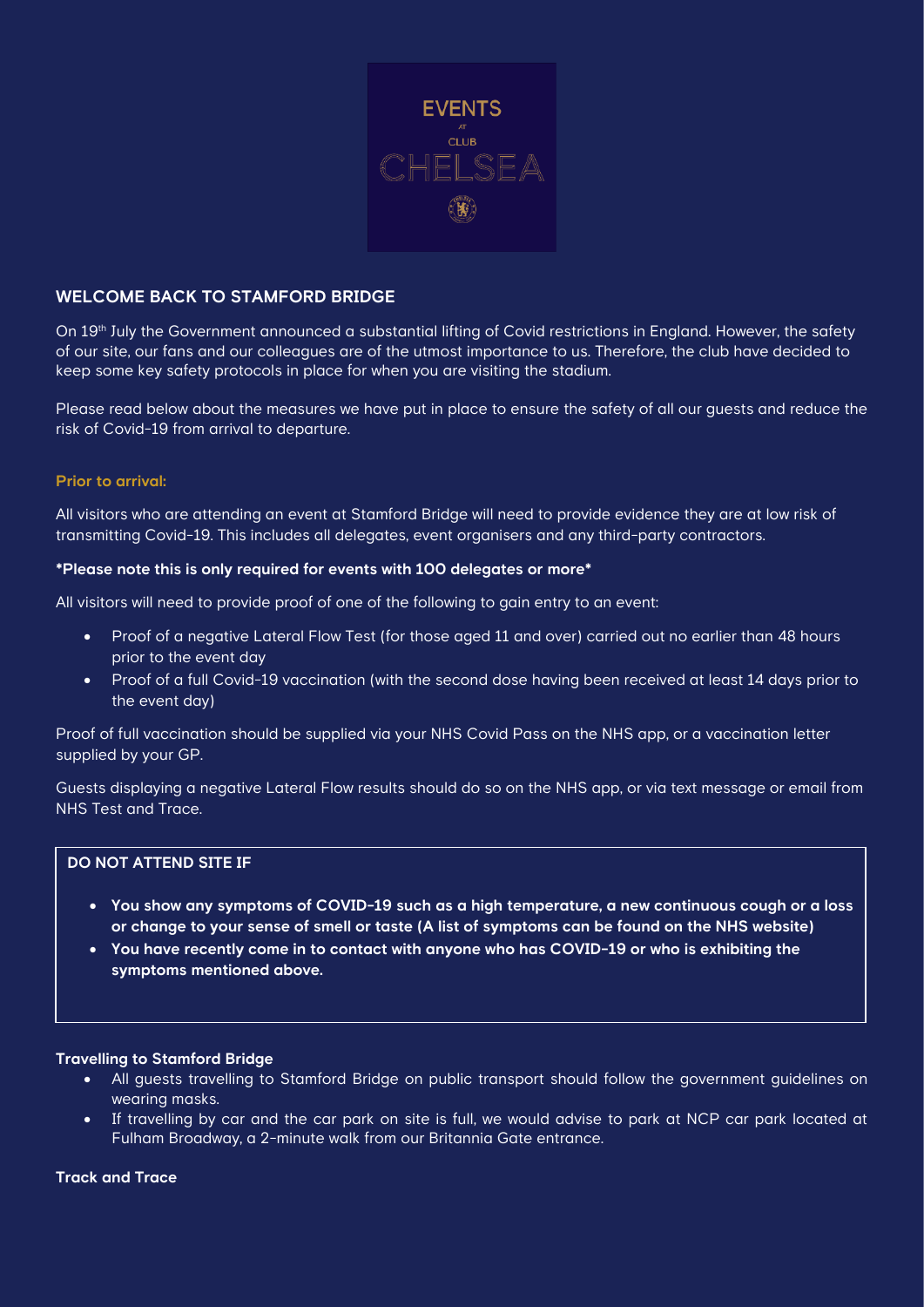- A full guest list for the event will still be required at least 48 hours in advance. The guest list should include all delegates, contractors and staff, and the event organiser should alert us of any possible infection immediately.
- We will still be displaying the NHS track and trace code for those who wish to use it. However, there is no legal obligation for guests to check in, nor do organisers have the right to turn guests away if they refuse to check in.

## **Upon Arrival:**

- All guests must wear a face mask upon check-in and registration but once inside the event room, masks will no longer be required unless it is considered a required safety measure within the event risk assessment
- Temperature checks will no longer be required
- Hand sanitiser stations will be available at all entrance points to the venue and the rooms and signage will be in place to encourage all delegates to use the hand sanitiser stations on arrival
- Security will be carrying out socially distanced bag searches and guests will be encouraged to use the stairs where possible to limit the number of people allowed to access lifts at one time.
- Additional signage has been placed around the venue, event space and toilet facilities, emphasising the importance of good hand hygiene.
- All our permanent registration desks have been equipped with protective screens

## **During the event:**

### **Managing risk**

A risk assessment will be required for each event. The event organiser should work with their venue event manager to assess if the event requires any additional safety measures.

- Additional steps to manage risk may be required if the event:
	- includes congested areas;
	- involves free movement between large numbers of people;
	- includes crowd density; or
	- has a large number of attendees.

Social distancing measures will no longer be required, and we are able to continue with our original capacities. However, steps will be taken to ensure guests can attend as safely as possible, for example by introducing oneway systems to minimise crowding or incorporating different measures for different areas or staggered timings if required.

### **Catering**

- All operational staff will be equipped with the appropriate PPE, including masks
- Hand Sanitiser and anti-bacterial wipes will be available on all shared stations

### **Enhanced Cleaning**

- Hand sanitising stations will remain in place, especially around check-in and catering areas and we would encourage guests to use these
- Enhanced cleaning measures will be in place which include continuous sanitisation throughout the course of the event, with a focus on high-touch point areas and toilet facilities.
- All common use equipment is to be disinfected before and after each use.
- Non-touch waste bins will be available around the venue and emptied regularly